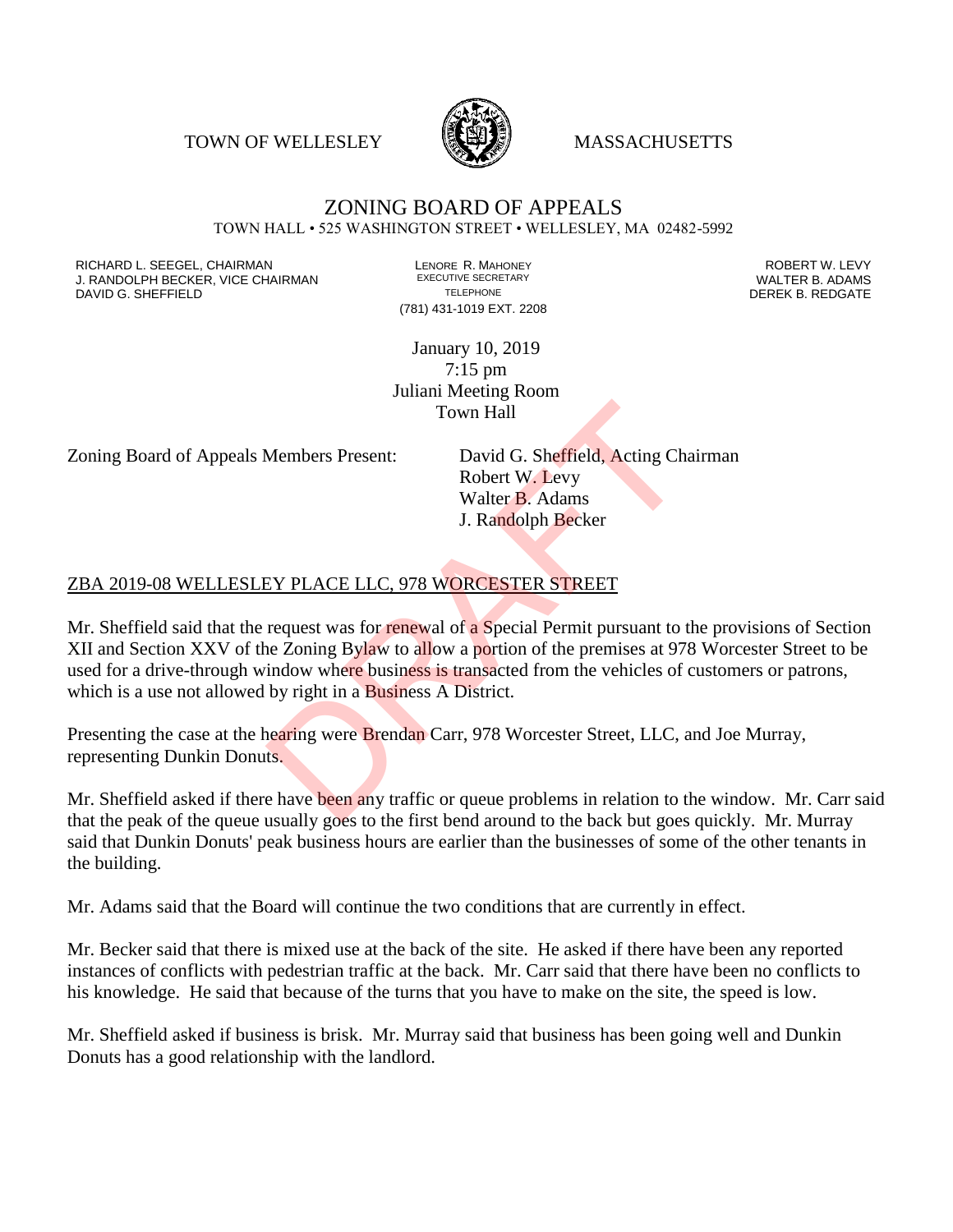Mr. Sheffield read the conditions that are in effect. He confirmed that the hours of operation will remain at 5 am to 9 pm.

Mr. Adams asked if the sign will be replaced. Mr. Murray said that Dunkin Donuts is hoping to replace the sign this year with one that is similar to what they have across the street with halo lighting.

Mr. Sheffield asked if there was anyone present at the public hearing who wished to speak to the petition.

Mr. Adams moved, Mr. Becker seconded the motion and the Board voted unanimously to grant renewal of the special permit, subject to the same conditions that are in effect.

### ZBA 2019-09, CENTURY BANK AND TRUST COMPANY, 258 WASHINGTON STREET

Presenting the case at the hearing was Michael Brewster, Barlo Signs, representing the petitioner. He said that the request is for a special permit to add a sign at 258 Washington Street for Metro West Dental at a height in excess of 20 feet due to building construction.

Mr. Becker asked if the second floor is occupied by one or two businesses. He said that the sign seems to have two difference businesses listed. Mr. Brewster said that the sign is just for the dentist office.

Mr. Becker said that the 11 by 17 drawing that was submitted to ZBA seems to be exactly the same one that was submitted to the Design Review Board (DRB). He asked if DRB's changes were incorporated. Mr. Brewster said that one of the requirements was that the signs be installed with the window mullions. He said that they alleviated the concern of that when they did physical measurements. He said that the sign will meet the requirements that DRB asked for. cial permit to add a sign at 258 Washington Street for M<br>due to building construction.<br>cond floor is occupied by one or two businesses. He said<br>sses listed. Mr. Brewster said that the sign is just for the<br>1 by 17 drawing t

Mr. Becker said that the DRB recommended that the second line have smaller letter size. He said that because the drawings look exactly the same, he could not tell if the documentation that was attached to the DRB recommendation was the before or the after. Mr. Brewster said that the one that was sent to DRB was after. He said that the lettering is slightly smaller. He said that they made that adjustment from DRB.

Mr. Becker said that he did not object to the height because of the configuration of the building. He said that coming eastbound is the best chance to see the new sign but the distance at which you are seeing it will be hard to read the lettering. He said that as you get toward the front of the property, there are two trees that obscure the sign as you are going eastbound. He said that as you are going westbound, the easternmost tree obscures it as well. He said that he did not see a lot of value in the sign. Mr. Sheffield said that it is a destination business where people have appointments.

Mr. Adams said that the only relief that the Petitioner is seeking is to allow the sign to be mounted at a height of 22 feet 4 inches.

The Board made findings in accordance with Section XXIIA of the Zoning Bylaw.

Mr. Becker confirmed that the proposed sign will not be illuminated.

Mr. Adams moved, Mr. Becker seconded the motion, and the Board voted unanimously to grant approval of a special permit.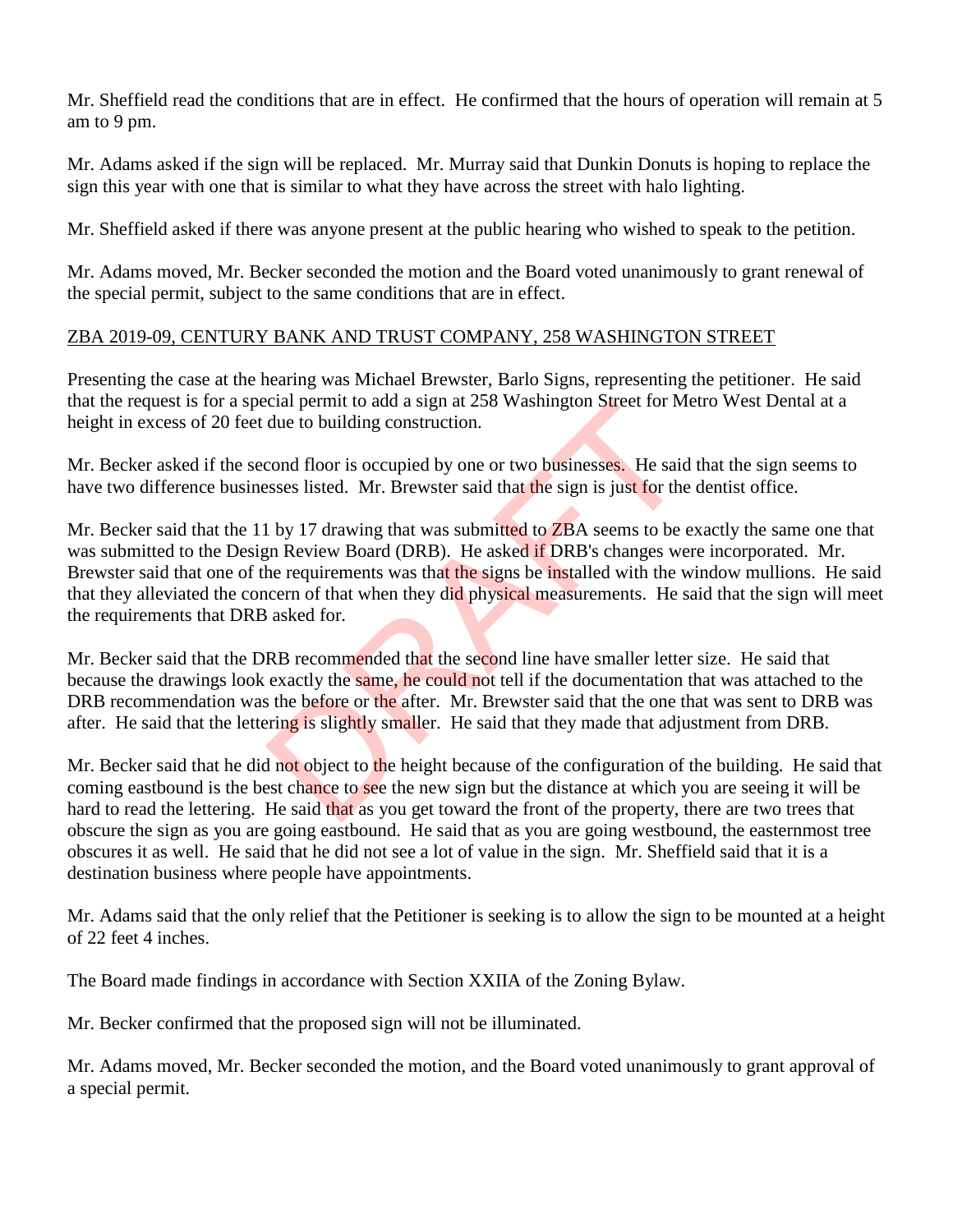# ZBA 2019-04, HUNNEWELL LAND TRUST, 891 WASHINGTON STREET

Presenting the case at the hearing was Walter Hunnewell, Jr., 30 Pond Road, representing Hunnewell Land Trust, the Petitioner. Mr. Hunnewell said that the request is for renewal of a special permit to allow the garage apartment to be used as a separate dwelling unit.

Mr. Adams asked about the current tenants and how long they have been there. He asked about the condition of the lease. Mr. Hunnewell said that the conditions on the property are as they have been since the last hearing. He said that the apartment has one small one bedroom. He said that Charles Micala has been the tenant there for more than six years.

Mr. Levy said that the bylaw requires that the Board make a finding that the original building can no longer be used or adapted at a reasonable expense and with a fair financial return for a use regularly permitted in the district. He said that there have been no changes and he was willing to renew the special permit on the same terms.

Mr. Levy read the Planning Board recommendation.

Mr. Sheffield asked if there was anyone present at the public hearing who wished to speak to the petition.

Mr. Levy moved, Mr. Adams seconded the motion, and the Board voted unanimously to make a finding that the original building can no longer be used or adapted at a reasonable expense and with a fair financial return for a use regularly permitted in the district and grant renewal of a special permit, subject to the same conditions that are in effect. g Board recommendation.<br>
e was anyone present at the public hearing who wished to<br>
ms seconded the motion, and the Board voted unanimous<br>
o longer be used or adapted at a reasonable expense and<br>
ed in the district and gran

#### ZBA 2019-07, DANA HALL SCHOOL, 28 HAMPDEN STREET

Mr. Sheffield said that the request was for renewal of a Special Permit pursuant to the provisions of Section II A 8 (b) and Section XXV of the Zoning Bylaw to allow the premises at 28 Hampden Street to be used as a two-family dwelling to house faculty, which is a use not allowed by right in a Single Residence District.

Presenting the case at the hearing were David Himmelberger, Esq., and Charles Breslin, COO, Dana Hall School, the Petitioner.

Mr. Himmelberger said that the conditions remain as they were previously. He said that there are two staff members living there. He said that there are no issues with the neighbors or the neighborhood. He said that there is no signage, there is sufficient off-street parking, is compliant with the Building and Fire Departments. He said that the request is for a three year renewal.

Mr. Adams asked if the residents have changed. Mr. Breslin said that typically the residents move around the campus. He said that the prior tenants were there for about five years. He said that the current residents moved in within the past year.

Mr. Sheffield said that it has the appearance of a single family house except for the exterior stair.

Mr. Levy read the existing conditions into the record. He said that he was willing to grant approval of the special permit for three years.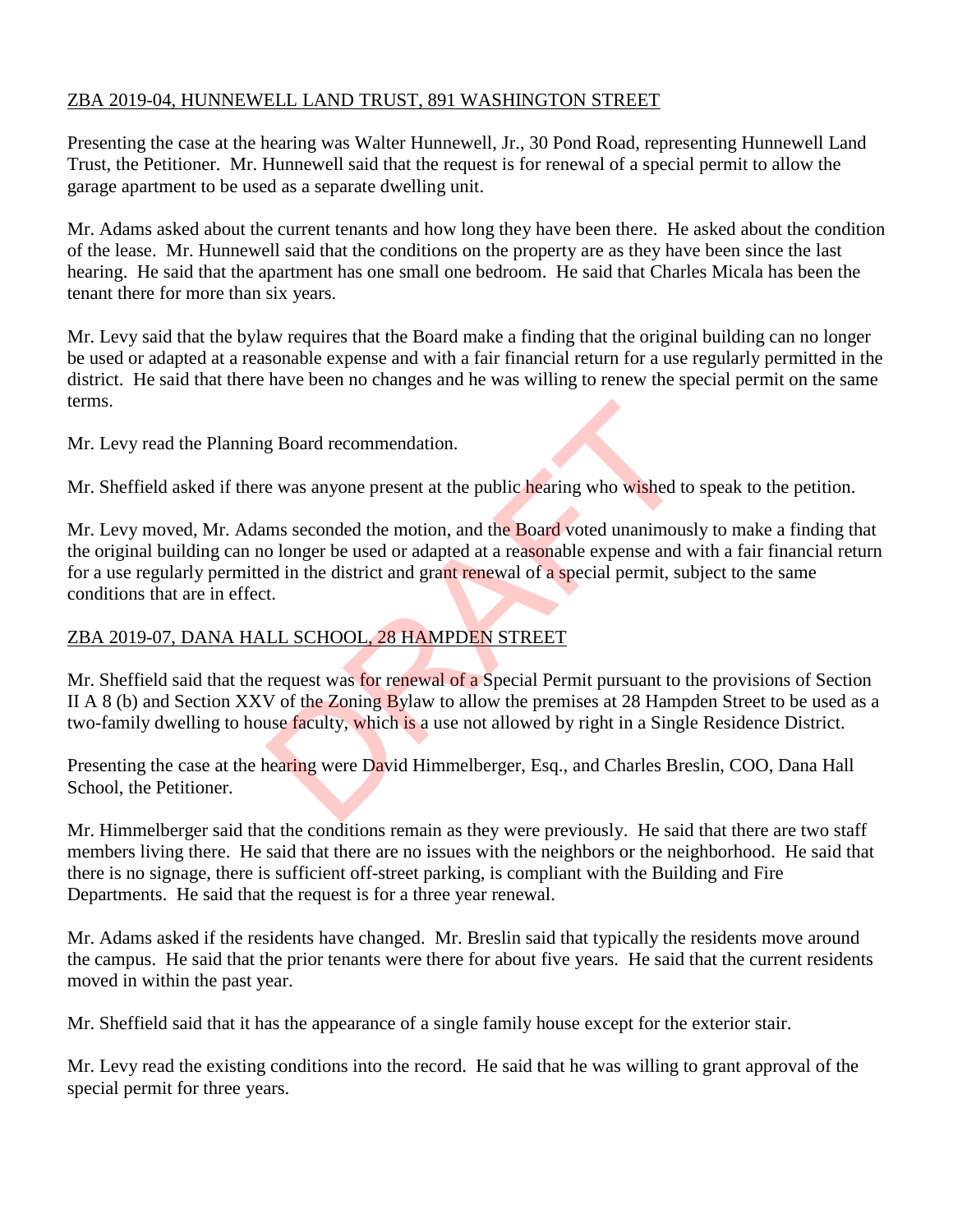Mr. Adams read the Planning Board recommendation.

Mr. Sheffield asked if there was anyone present at the public hearing who wished to speak to the petition.

Mr. Adams moved, Mr. Levy seconded the motion, and the Board voted unanimously to grant renewal of the special permit, subject to the same conditions that are in effect, except for Condition 6, where the permit expiration will be extended to three years.

#### ZBA 2019-11, TRUSCHEIT REALTY TRUST, FREDRICK HAMPE, TRUSTEE 18 MAUGUS AVENUE

Mr. Sheffield said that the request is for renewal of a Special Permit pursuant to the provisions of Section II A 8 (a) and Section XXV of the Zoning Bylaw to allow the premises at 18 Maugus Avenue to continue to be used as a lodging house for not more than eight (8) lodgers at any one time, which is a use not allowed by right in a Single Residence District.

Presenting the case at the hearing was Fredrick Hampe, the Petitioner. Mr. Hampe said that the house has been in his family since 1967. He said that the house has a long history of being a hotel or a lodging house. He said that the request is to renew the Special Permit to rent to eight lodgers.

Mr. Adams asked about the fire protection system. Mr. Hampe said that the system is hard wired throughout the house, where everything is on a panel in the basement. He said that there are no pull stations at the exits but it has emergency lighting with emergency backup batteries, smoke and heat detectors in the kitchen and all of the bedrooms.

Mr. Adams confirmed that Mr. Hampe resides at 18 Maugus Avenue. Mr. Hampe said that the front door is for the lodgers. He said that there is plenty of parking on two driveways. He said that the lodgers have two keys, one for the front door and one for the bedroom. He said that the common area is the front porch and a little bit of the large hallways. He said that almost all of the rooms have water. He said that it used to be a hotel in the 1920's. Mr. Adams asked if the lodgers tend to transient or long term. Mr. Hampe said that it is a third, third, third mix with some turnover every six months. He said that he currently has seven lodgers. nearing was Fredrick Hampe, the Petitioner, Mr. Hampe 667. He said that the house has a long history of being a lot or enew the Special Permit to rent to eight lodgers.<br>
e fire protection system. Mr. Hampe said that the sy

Mr. Adams asked if there are any house rules related to smoking. Mr. Hampe said that there is no smoking allowed in the house. He said that he has not had any issues with people wanting to smoke in the house.

Mr. Adams said that at the last hearing the Board was concerned about a boat that was parked on the property. Mr. Hampe said that the boat was removed.

Mr. Levy confirmed that Mr. Hampe is the current Trustee of the Trust. Mr. Hampe said that he has been the Trustee for quite a while.

Mr. Levy said that there was discussion at the previous hearing about retaining wall work that was being done. Mr. Hampe said that there was some mud that was sliding down onto the lower driveway. He said that there were some stones there to hold it that had failed and slid onto the driveway. He said that was rebuilt and has not been an issue.

Mr. Sheffield asked if Mr. Hampe ever asked the Fire Department to check out the premises. Mr. Hampe said that they have an insurance inspection every year. He said that they check all of the fire equipment. Mr. Levy discussed imposing a condition for the next renewal that the Board be provided with a smoke detector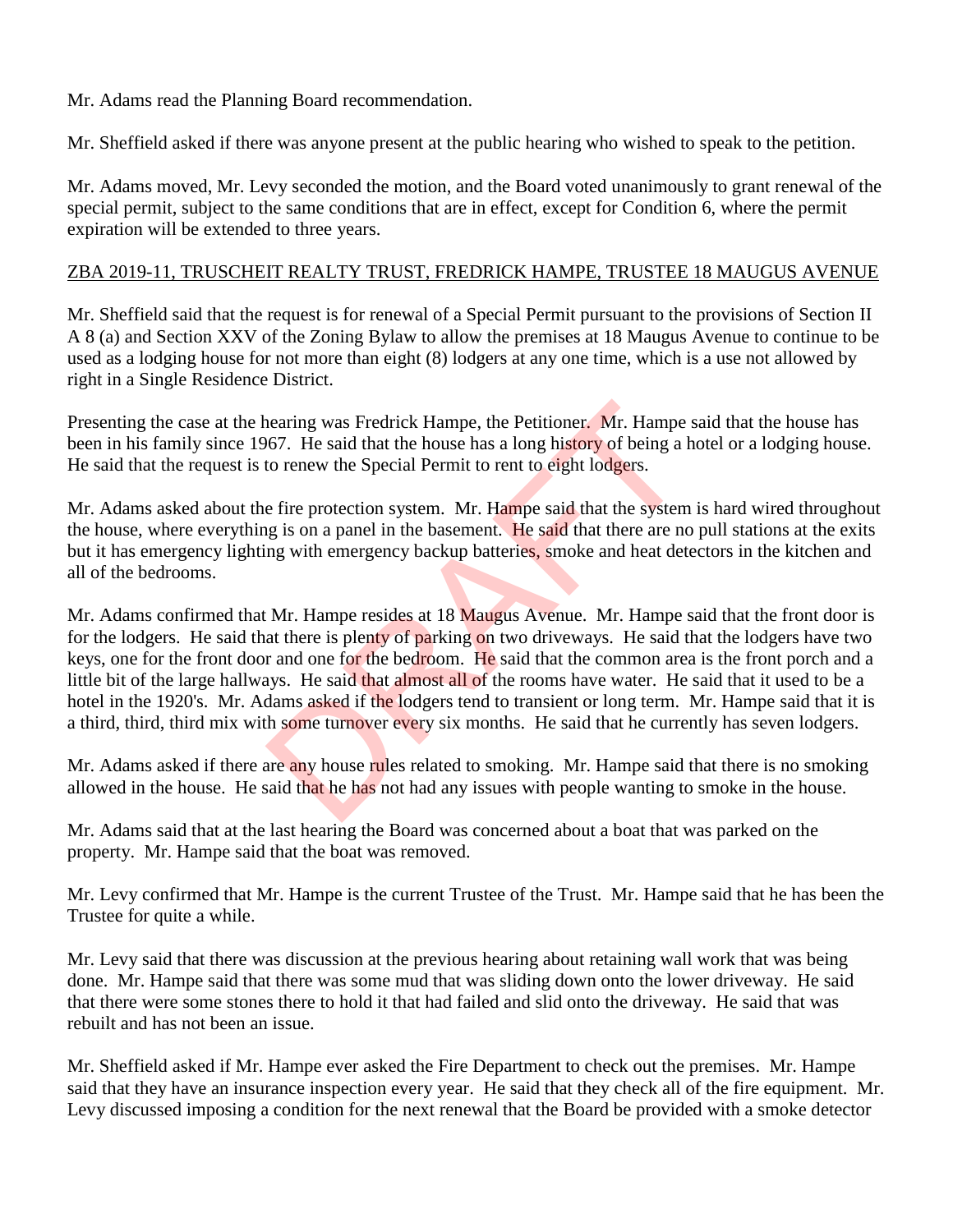and a carbon monoxide certificate from the Fire Department certifying that the detectors are in order. He said that, alternatively, the Board could impose a condition that the certificates be submitted to the Board within 60 days of approval with every renewal. He said that it was noted in the previous decision that there is a panel but it is not connected to a central station.

Mr. Sheffield asked if there was anyone present at the public hearing who wished to speak to the petition.

Mr. Sheffield read the Planning Board recommendation.

Mr. Levy read the conditions that are in effect and said that the Board would add a condition that within 60 days, the Applicant shall file with the Board a smoke detector certificate issued by the Wellesley Fire Department, indicating that the smoke detectors and carbon monoxide detectors are in working order.

Mr. Levy said that the Board must make a finding that the original building can no longer be used or adapted at a reasonable expense and with a fair financial return for a use regularly permitted in the district.

Mr. Levy moved, Mr. Adams seconded the motion and the Board voted unanimously to make a finding that the original building can no longer be used or adapted at a reasonable expense and with a fair financial return for a use regularly permitted in the district and grant renewal of a special permit, subject to the conditions that are in effect, with an additional condition that the applicant file with the Board a smoke detector certificate and certification that the carbon monoxide detectors are in order from the Fire Department within 60 days of approval. In the act in a final matter and the original building can not<br>d with a fair financial return for a use regularly permitted<br>ms seconded the motion and the Board voted unanimous<br>o longer be used or adapted at a reasonable e

### ZBA 2019-06, ANNE BAE, 36 BROOK STREET

Mr. Sheffield said that the request is for renewal of a Special Permit pursuant to the provisions of Section II A 8 (a) and Section XXV of the Zoning Bylaw to continue to allow the premises at 36 Brook Street to be used as a residence for not more than two families, which is a use not allowed by right in a Single Residence District.

Presenting the case at the hearing was Anne Bae, the Petitioner, who said that the request is to renew the special permit that was issued in 2017 to use the house as a two family. She said that the conditions are the same and the same people are living in the house.

Mr. Sheffield said that one of the conditions that is in effect is that the premises should be inspected by the Zoning Enforcement Officer two weeks prior to the hearing to ensure continued compliance. Ms. Bae said that she missed that. She asked if she could have that done as soon as possible, between the time when the special permit is complete. Mr. Levy said that the Board would not have an opportunity to review the results of the inspection. He said that it could be an issue if the Zoning Enforcement Officer raised concerns that would have bearing on the Board's decision.

The Board discussed continuing the hearing. Mr. Levy said that the petition can be heard de novo at the continued hearing.

Mr. Levy said that the last inspection was done in 2011. Ms. Bae asked if Mr. Grant can notify the Board after his inspection. Mr. Adams said that the Board would have to receive it in a public setting.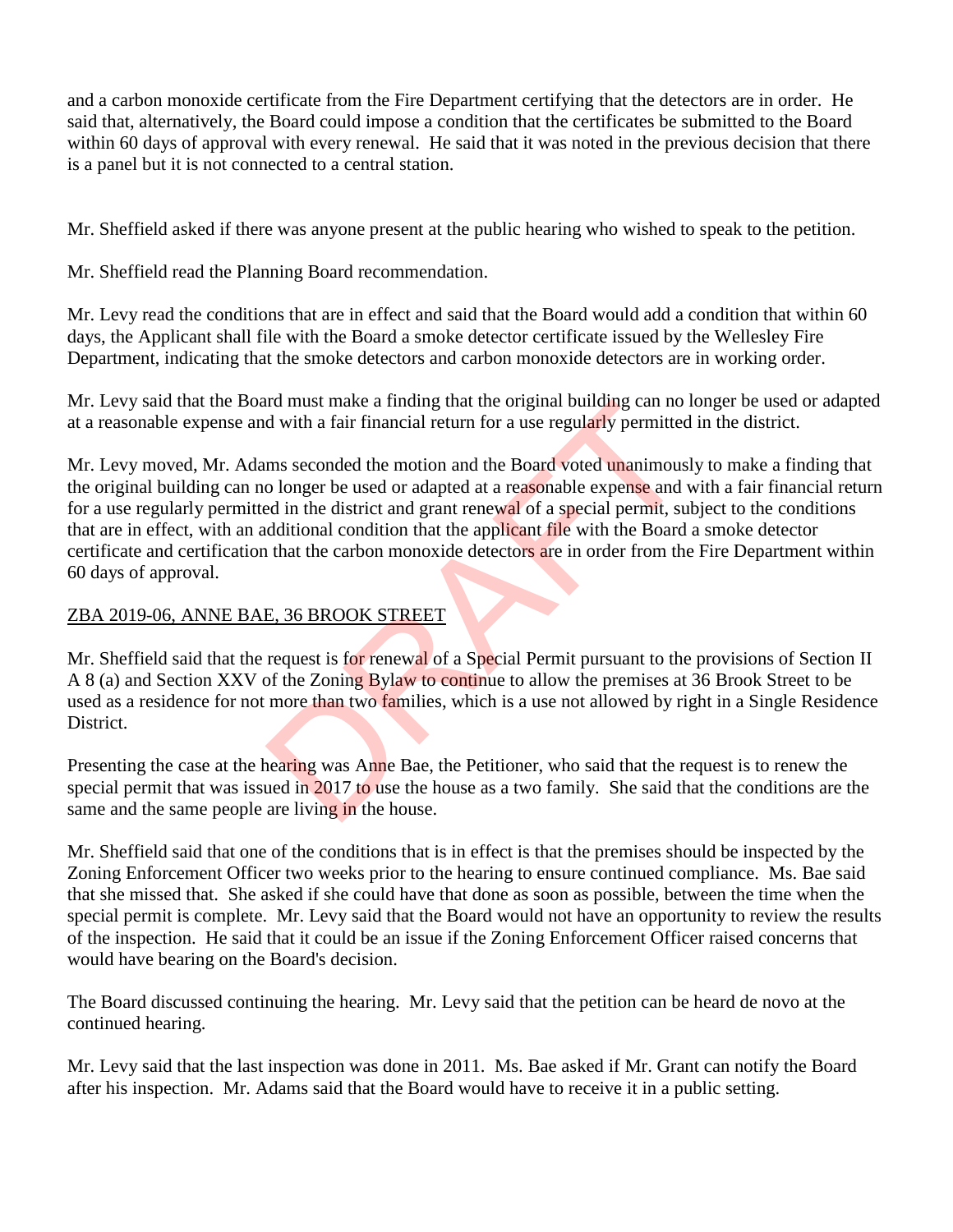Mr. Levy moved, Mr. Adams seconded the motion, and the Board voted unanimously to continue the hearing to February 7, 2019, when the petition would be heard de novo, subject to presentation of the Building Inspector's report.

# ZBA 2019-12, BABSON COLLEGE, 231 FOREST STREET

Presenting the case at the hearing were David Grissino and Cheryl Robock, representing Babson College, the Petitioner.

Mr. Grissino said that Babson College has come before the Board five times since 2016 for its centennial projects. He said that two projects are open and are being used by students, two are scheduled to open in May for Commencement, and the final one will open in September.

Mr. Grissino said that Babson would like to highlight its centennial by putting up banners around the campus, at a prominent location at Tomasso Hall at the corner of Wellesley Avenue and Forest Street, and on two different parts of the Webster Center, which is at the other gateway to the campus.

Mr. Grissino said that the signs will simply highlight the Centennial. He said that they will be set back far from the street and have been sized according to their location to fit in with the architecture. He said that they met with the Design Review Board (DRB), adjustments were made in response to their comments and were submitted as part of the package to ZBA. He said that the signs will only be up for the Centennial and will be taken down at the end of 2019. He said that there will be fabric signs on Tomasso Hall. Mr. Adams asked if the signs will only be secured at the top at Tomasso Hall. Mr. Grissino said that there will be a straight bar at the top with grommets that are looped around at the bottom and strapped to the columns, so the signs will not swing out in the breeze. ation at 1 omasso Hall at the corner of wellesley Avenue<br>Webster Center, which is at the other gateway to the camp<br>signs will simply highlight the Centennial. He said that t<br>een sized according to their location to fit in

Mr. Grissino said that Babson is before the Board because of the number of signs and the size of the signs. He said that the signs do not fit the temporary sign description in the Zoning Bylaw. He said that the signs will be taken down at the end of 2019.

Mr. Adams said that the two signs on the Webster Center will only be visible from within the campus. He said that he did not think that those signs will be too large or too much.

Mr. Sheffield asked if there are dates certain for when the signs will go up and come down. Mr. Grissino said that the signs will be removed no later than December 31, 2019. He said that the signs will go up as soon as the permit is granted.

Mr. Levy asked about requested relief. Mr. Grissino said that the request is for relief for size and number because the signs will exceed the square footage and number allowed. He said that it is difficult to translate the sign bylaw for a campus versus a single residence district. Mr. Sheffield said that the bylaw restricts the time that temporary signs are allowed. Mr. Grissino said that these signs are considered to be permanent. Mr. Levy confirmed that none of the signs will be illuminated. Mr. Grissino said that illumination will be provided by what is already at the buildings.

Mr. Sheffield asked about DRB comments. Mr. Grissino said that they made some adjustments at Tomasso Hall. He said that they made the signs smaller, at DRB's request, so that you can see other architectural details on the building. He said that they also adjusted the size of the lettering on the signs at the Webster Center.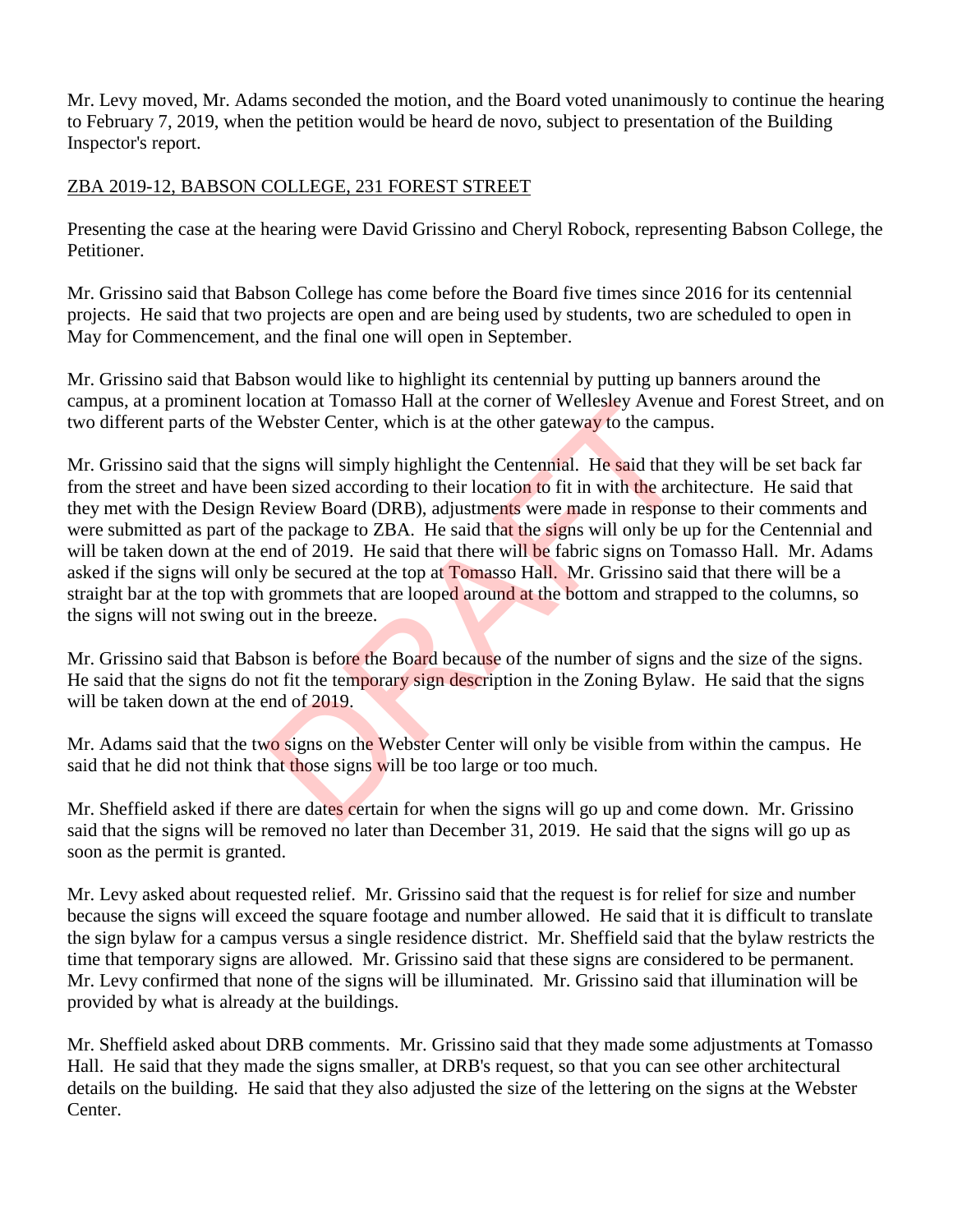Mr. Sheffield said that the grouping of the signs is effective at Tomasso Hall but the signs at the Webster Center are spaced far apart. Mr. Grissino said that the signs at the Webster Center will be placed in existing brick recesses in the building. He said that it changes to a much darker brick. He said that the photos are somewhat deceiving. He said that most of the time you will travel along the sidewalk and look obliquely at the building, so they will look closer together when approaching from the side.

Mr. Adams confirmed that the relief that is requested is for the number and size of the signs. He said that it seems reasonable to consider the sign on Tomasso Hall as a sign with three components. Mr. Grissino said that, in accordance with the bylaw, they are three signs. He said that technically there are seven signs at three locations.

Mr. Levy read the findings that are required under Section XXIIA of the Zoning Bylaw.

Mr. Sheffield asked if there was anyone present at the public hearing who wished to speak to the petition.

Mr. Levy moved, Mr. Adams seconded the motion, and the Board voted unanimously to make findings in accordance with Section XXIIA of the Zoning Bylaw and approve a special permit, subject to a condition that the signs be removed no later than January 1, 2020.

# ZBA 2019-05 WELLESLEY RETAIL LLC, 999 WORCESTER STREET

Mr. Sheffield said that the request is for extension of a variance that was originally granted in 1957 (ZBA 57-45) to transfer ownership of the property, pursuant to the provisions of M.G.L. Chapter 40A, Section 10 and Section XXV of the Zoning Bylaw.

Presenting the case at the hearing was John Scribner, representing Wellesley Retail LLC, the Petitioner. He said that the property straddles a Business and a Single Residence District. He said that he came before the Board last year prior to purchasing the property because a change of ownership requires extension of the existing variance, which this **Board granted.** He said that they are now selling the property. He said that the request before the Board is for an extension of the variance due to a transfer of ownership. e was anyone present at the public hearing who wished to<br>ms seconded the motion, and the Board voted unanimous<br>XIIA of the Zoning Bylaw and approve a special permit,<br>no later than January 1, 2020.<br>EY RETAIL LLC, 999 WORCES

Mr. Scribner said that he met with the Planning Board and they have endorsed a rezoning of the residential portion of this property, which will be addressed at the next town meeting.

Mr. Sheffield read the Planning Board recommendation.

Mr. Levy confirmed that extension of the variance will become moot if the property is rezoned. He asked about the relief granted in the variance. Mr. Scribner said that the original variance allowed parking in the residential district.

Mr. Levy said that he no objection to changing the ownership. He said that one of the storefronts is empty. Mr. Scribner said that space was recently rented to TD Ameritrade. He said that the other tenant is TD Bank.

Mr. Adams confirmed that the property is being sold to HW Holdings, LLC.

The Board discussed extension of the variance.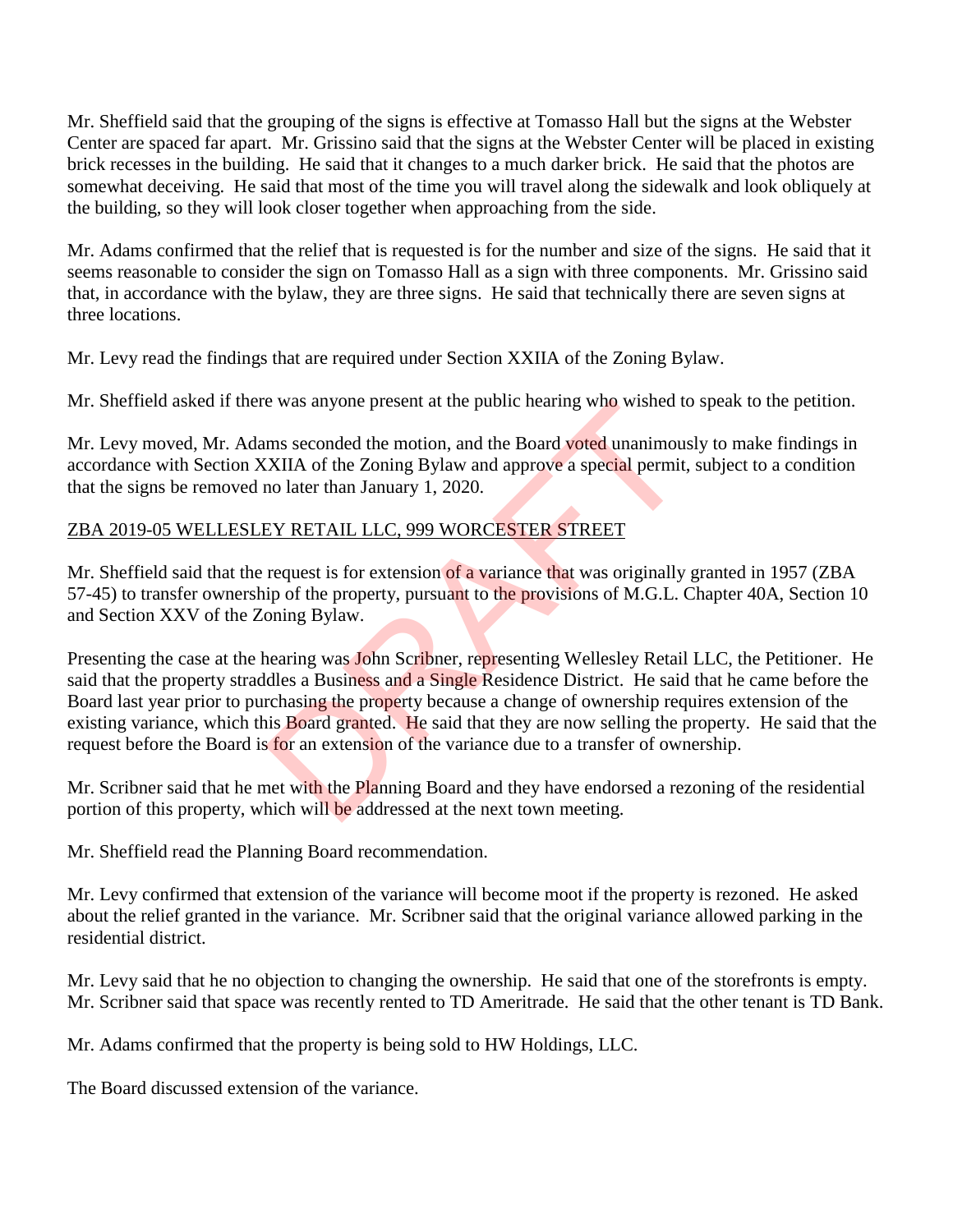Mr. Levy asked if there are 39 parking spaces. Mr. Scribner said that the area was re-striped and now has 41 parking spaces.

Mr. Sheffield asked if there was anyone present at the public hearing who wished to speak to the petition.

Mr. Levy moved, Mr. Adams seconded the motion, and the Board voted unanimously to grant extension of the variance, subject to the same conditions that are in effect.

### ZBA 2019-01, WORCESTER STREET 965 GROUP LLC, 965 WORCESTER STREET

Mr. Sheffield said that the request is for a Special Permit pursuant to the provisions of Section XXIIA and Section XXV of the Zoning Bylaw to replace an existing pylon sign that exceeds the height and setback allowed by right, and a second halo lit wall sign on the front elevation that will exceed the letter height and the maximum height allowed by right. The wall signs will exceed the maximum area allowed by right.

Presenting the case at the hearing was Joe Shaker, who said that he is the owner of the property and the Wellesley Mazda business. He said that despite having redone the facility eight or nine years ago, they recently redid it again. He said that they upgraded the outside with a higher end look. He said that the Design Review Board (DRB) approved four signs, one of which was a service sign that they decided not to have. He said that they put up the Mazda sign in middle that was allowed by right. He said that the request is to add the Wellesley sign back on the building, which is what they originally had. He said that the old Wellesley sign was orange but the new one is black. He said that they are also looking to replace a pylon sign which is currently 15 feet. He said that the replacement pylon sign will match the color, look and feel of the new building. hearing was Joe Shaker, who said that he is the owner of<br>
I He said that despite having redone the **facility** eight or<br>
said that they upgraded the outside with a higher end loc<br>
(B) approved four signs, one of which was a

Mr. Adams said that the new pylon sign is much different from the existing sign. He said that it is much heavier visually because the pylons appear to be much wider. Mr. Shaker said that the existing sign looks thinner and plainer. He said that currently the facility has white panels on the top and black panels on the bottom, for a two tone look. He said that the building and the free standing sign should have the same flavor.

Mr. Adams said that the Board usually get materials that have been prepared by a sign company that give significant details about dimensions. Mr. Shaker said that the submittal package has dimensions. Mr. Adams said that he had trouble coordinating the plans that were submitted with the plans that show the layout of the property. He said that the pylon sign is shown at 11 feet 9 inches from the property line. He asked if the new pylon sign will go in the same location. Mr. Shaker said that they are looking to set it back to the required setback. He said that they could put the new sign in the same location as the old sign. He said that they were asked to move the sign back. Mr. Adams said that there is no documentation to show what is happening. Mr. Levy said that the Board can condition it.

Mr. Sheffield said that with the change of the color of building to more black makes the sign look more sophisticated. Mr. Shaker said that comments that they have gotten from people around town is that is has more of a premium look to it. He said that he did not like the previous design with the green awning.

Mr. Levy asked about the dimensions of the existing sign. Mr. Shaker said that the request is to put the Wellesley sign at the previous location. He said that the pylon sign is 15 feet high. Mr. Levy confirmed that there will be no illumination.

Mr. Sheffield asked if there was anyone present at the public hearing who wished to speak to the petition.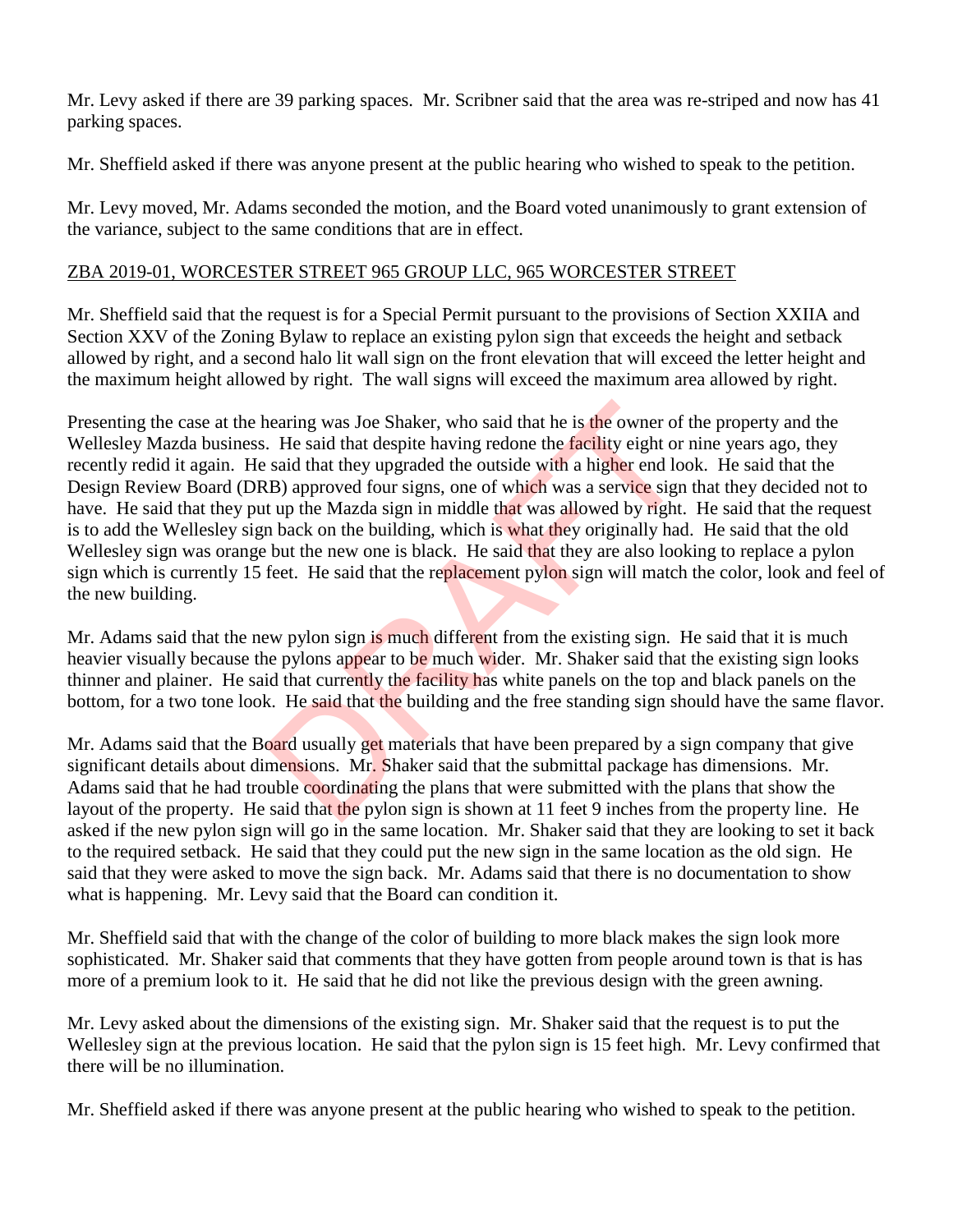Mr. Shaker said that the DRB approved the changes. He said that he chose not to have halo lighting and deleted the Service sign.

Mr. Adams asked about the depth of the pylon sign. Bruce Jaffin said that it will be 15 inches deep. He said that it will consist of metallic panels on a steel frame.

Mr. Adams discussed concerns that the documentation that was submitted was not specific enough. He said that the 15 foot setback line was shown on the drawing. Mr. Sheffield discussed having a requirement for a drawing that shows the location of the sign at 15 feet. Mr. Shaker said that they can submit an as-built plan that shows the location of the sign. Mr. Adams said that it could even be a detail of that area where the sign is that shows the property line. He said that they could add the depth dimension of the legs. He confirmed that the pylon will be a two-sided sign. Mr. Levy said that the Board will insert conditions that the pylon sign be set back 15 feet from the property line and that an as-built plan be provided.

Mr. Adams moved, Mr. Levy seconded the motion, and the Board voted unanimously to make findings in accordance with Section XXIIA of the Zoning Bylaw and approve a special permit for a pylon sign to be located 15 feet back from property line, 15 feet in height where 10 feet is allowed, subject to a condition that plot plan that shows the location of the sign on the site and a detail that shows the width and depth of the sign be submitted.

Mr. Adams moved, Mr. Levy seconded the motion, and the Board voted unanimously to make findings in accordance with Section XXIIA of the Zoning Bylaw and approve a special permit for a Wellesley wall sign, which is a second wall sign where only one is allowed, with 24 inch letters where 18 inch letters are allowed, and mounted at a height of 23 feet where a 20 foot height is allowed, and the maximum area of the wall signage will be 89.34 feet where 75 feet is allowed.

# ZBA 2019-02, CATHERINE MARCH, 186 WASHINGTON STREET

Mr. Sheffield said that the request is for a Special Permit/Finding pursuant to the provisions of Section XVII and Section XXV of the Zoning Bylaw that demolition of an existing nonconforming porch and steps and construction of a one-story mudroom, landing and steps with less than required front yard setbacks, on an existing nonconforming structure with less than required front yard setbacks to Oakland Street, on a corner lot, shall not be substantially more detrimental to the neighborhood than the existing nonconforming structure. expression and the Board voted unanimous<br>
XIIA of the Zoning Bylaw and approve a special permit<br>
property line, 15 feet in height where 10 feet is allowed, section of the sign on the site and a detail that shows the v<br>
exp

Presenting the case at the hearing were Steve Parnell and Suzy Kennedy, JM Construction, Inc., representing Catherine March, the Petitioner.

Mr. Parnell said that the request is for a special permit for a mudroom that protrudes more toward the driveway than out to the street. He said that the request is to remove the existing porch and enclose a mudroom in that space, without going any closer to the street setbacks but closer to the driveway. –

Mr. Levy said that it is a corner lot with two front setbacks. He said that an existing porch has a setback of 20 feet and the proposed addition will have a setback of 18.2 feet, which will be nonconforming. He said that it is a conforming lot. Mr. Sheffield said that it will be a modest extension

Mr. Sheffield asked if there was anyone present at the public hearing who wished to speak to the petition.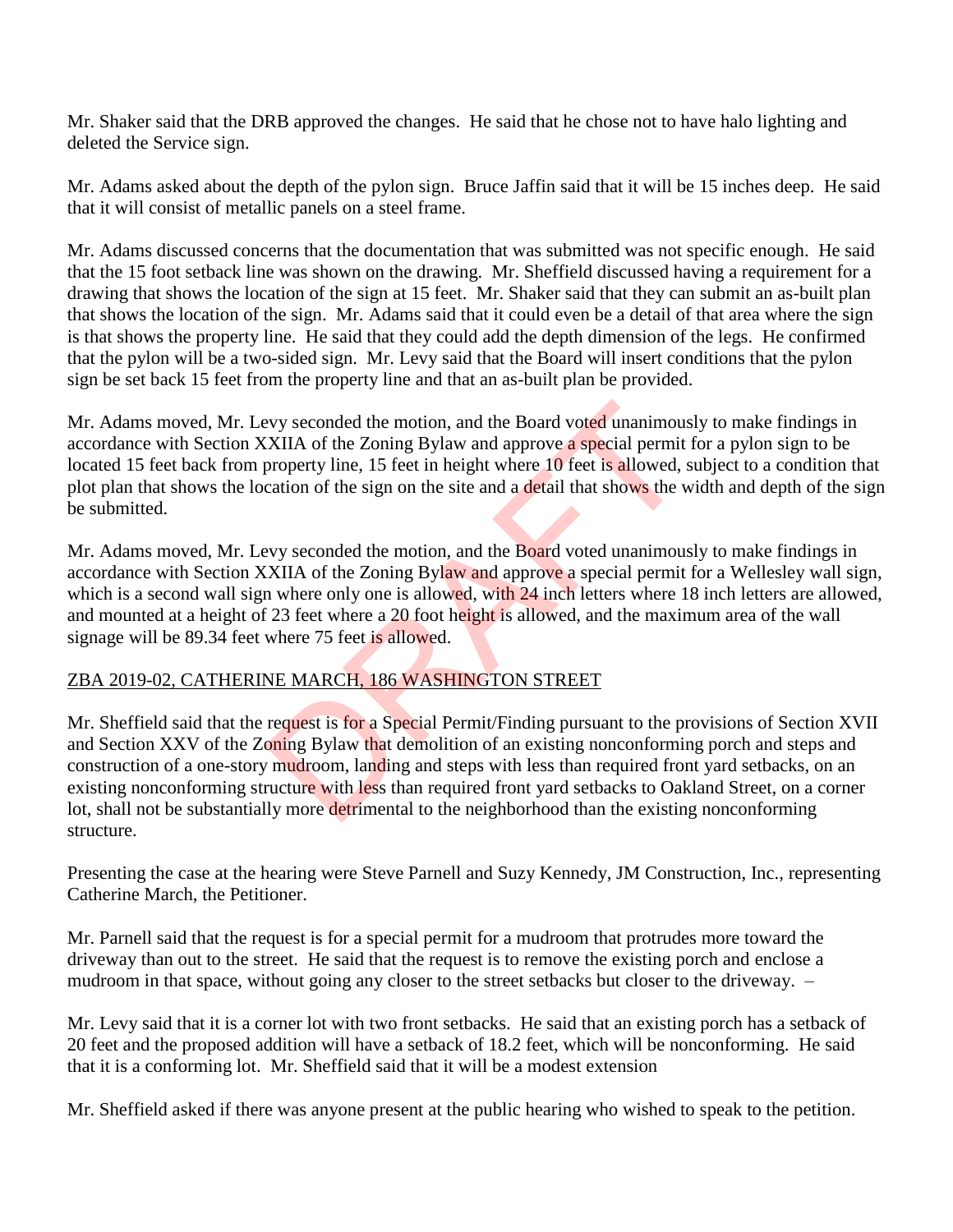Mr. Levy read the Planning Board recommendation.

Mr. Levy moved, Mr. Adams seconded the motion, and the Board voted unanimously to make findings in accordance with Section XVII of the Zoning Bylaw and approve a special permit.

#### ZBA 2019-03 SHEELAH SULLIVAN, 53 LONGFELLOW ROAD

Mr. Sheffield said that the request was for a Special Permit/Finding pursuant to the provisions of Section XIVE, Section XVII and Section XXV of the Zoning Bylaw that construction of a second story addition over an existing nonconforming attached garage with less than required right side yard setbacks, shall not be substantially more detrimental to the neighborhood than the existing nonconforming structure.

Presenting the case at the hearing were Christopher Hall Jonathan Cavanagh, Christopher Hall Architects, Inc., representing Sheelah Sullivan, the Petitioner.

Mr. Hall said that Sheelah Sullivan was raised in Wellesley and wanted to raise her own children here. He said that she wanted to find a 19<sup>th</sup> century home to renovate, which she found nine years ago. He said that it was in considerable disrepair. He said that they embarked on a fairly large project to renovate, restore and expand the structure of the house. He said that due to the cost of the project, they were unable to address the garage at the same time. Sullivan, the Petitioner.<br>
Sullivan was raised in Wellesley and wanted to raise her<br>
d a 19<sup>th</sup> century home to renovate, which she found nine i<br>
air. He said that they embarked on a fairly large project i<br>
house. He said

Mr. Hall said that the request is for a special permit to add a second floor on top of the existing garage. He said that the garage was built in 1915 with only six inches of side yard setback, which was permitted at the time. He said that in 1991 the current owners asked to put a second floor on by special permit. Mr. Adams said that there was a condition regarding compliance with fire safety codes. He said that originally it was a flat roof over cement walls.

Mr. Hall said that the purpose of the space over the garage is to get current activities in the basement, which is wet, up, out and dry. He said that the addition will address an aesthetic concern that the garage does not appear to match the style and character of the house. He said that the Sullivans purchased the house with a three car garage with the minute setback. He said that they went to great lengths to restore the house. He said that, unfortunately, the garage is located in a pre-existing nonconforming location.

Mr. Hall said that the additional space will comply with allowable TLAG of less than 10 percent of the existing structure. He said that they will not change the footprint or the lot coverage, which is 14.4 percent.

Mr. Hall said that there is a driveway to the house behind that allows for a 50 foot buffer on the western side of the house, as shown on Plan A0.3. Mr. Sheffield said that it appears that 51 Longfellow was carved out of the property. Mr. Cavanagh said that they did research and it seems that the lot was there as far back as they were able to go. He said that the house behind was built in 1989 but the lot existed at that time.

Mr. Hall said that the house next door at 49 Longfellow Road is approximately 80 feet away. He said that there are massive conifers along the driveway and the back. He said that the garage will not be impactful visually. Mr. Sheffield asked if it will be possible to construct the garage addition without disturbing the conifers. Mr. Hall said that the Sullivans do have the trees trimmed. Mr. Levy asked who the trees belong to. Mr. Hall said that they belong to the abutters.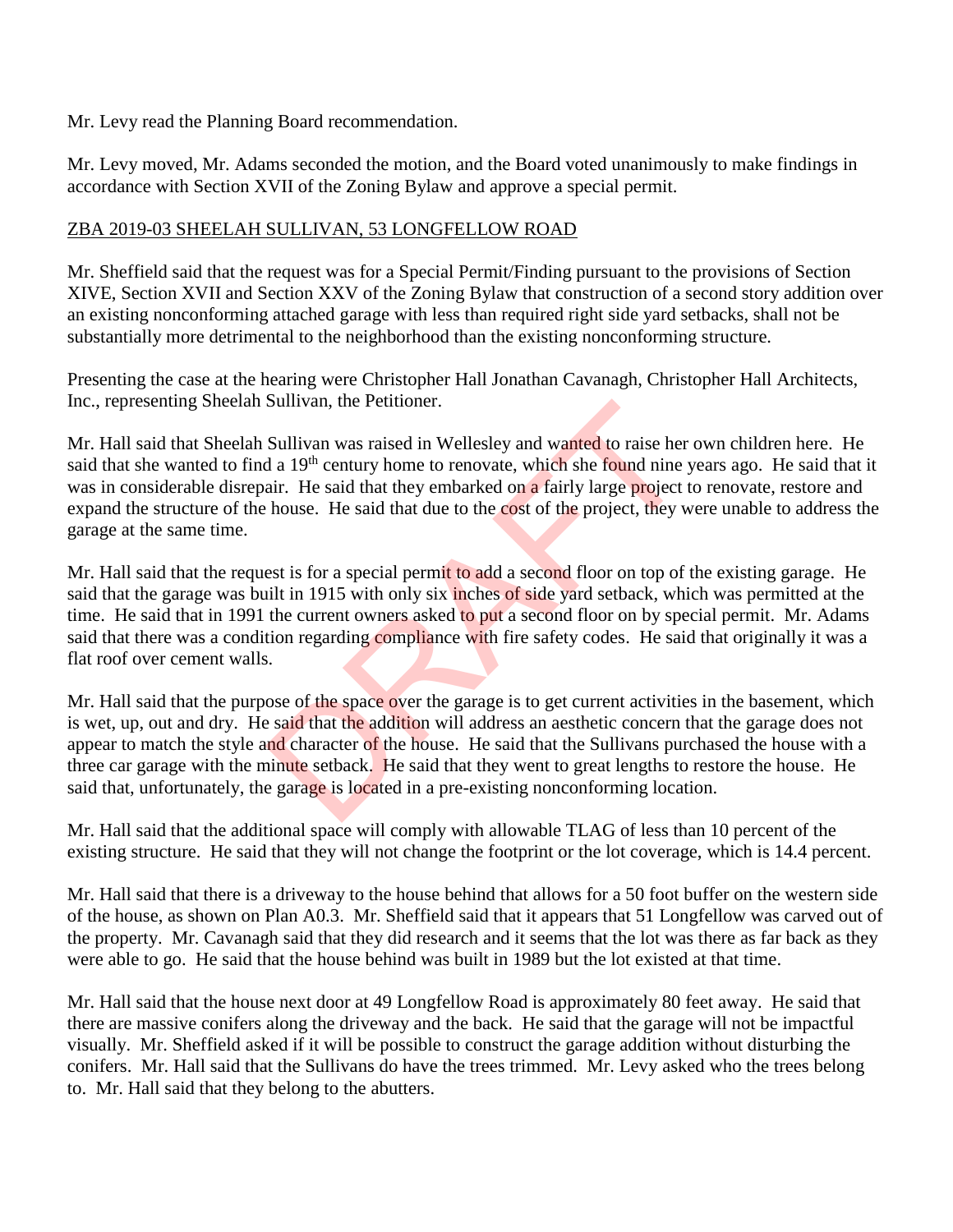Mr. Adams said that the plans show a window that appears to be less than one foot from the property line. He said that it seems unlikely that anything will be built along the long, narrow spit of land that goes to the rear property but a concern is that, at the time that the garage was constructed prior to Zoning, it was built as fireproof construction, and at a later date, a roof was added. Mr. Cavanagh said that a special permit was granted in 1991 that allowed roof to be constructed, subject to it being compliant with the fire code. Mr. Adams said that current code not allow an opening within five feet of a property line. Mr. Hall said that they can eliminate the window. Mr. Sheffield said that can be left to the Building Inspector.

Mr. Levy asked about the second floor on the garage. Mr. Hall said that currently there is a back stair and a door going up to a storage area. He said that it is connected with a mudroom on the first floor but is not connected on the second floor. He said that the addition will connect directly with the hallway upstairs. He said that it is intended to be a multi-purpose room. Mr. Adams confirmed that the structure will be two stories. He said that it is a high ceiling space.

Mr. Levy asked if the Sullivans spoke with the abutters. Mr. Hall said that the neighbors sent emails to the Board in support of the project.

Mr. Sheffield said that the façade is more interesting. He said that since the trees are on the neighbor's property, they will have to be protected during construction.

Mr. Adams said that there is a slope there. Mr. Hall said that the garage is tucked into the hillside. He said that at grade, the addition will look like a one story.

Mr. Levy asked about TLAG. Mr. Cavanagh said that it will be within the 10 percent increase that is allowed. He said that existing TLAG is 6,741 square feet and proposed TLAG will be 7,382 square feet. Mr. Levy said that the threshold for Large House Review is 4,300 square feet for a 15,000 square foot Single Residence District, so this is almost 50 percent over that. IVans spoke with the abutters. Mr. Hall said that the neighborstand<br>façade is more interesting. He said that since the trees and<br>be protected during construction.<br>is a slope there. Mr. Hall said that the garage is tucked i

Mr. Sheffield asked if there was anyone present at the public hearing who wished to speak to the petition.

Ed Delgado, 50 Longfellow Road, said that he owns the house directly across from 53 Longfellow Road. He said that he spoke with the Sullivans about their plans. He said that the house looks great and the design is fantastic. He said that he came to the hearing to express support for the project.

Mr. Levy moved, Mr. Adams seconded the motion, and the Board voted unanimously to make findings in accordance with Section XVII of the Zoning Bylaw and approve a special permit.

# ZBA 2019-10 LISA SMITH, 8 MEADOW LANE

Mr. Sheffield said that the request is for a Special Permit/Finding pursuant to the provisions of Section XVII and Section XXV of the Zoning Bylaw that extension of an existing nonconforming deck with less than required left side yard setbacks, construction of an attached mudroom and a two-car garage with space above that will meet all setback requirements, on an existing nonconforming structure with less than required left side yard and front yard setbacks, and less than required frontage, shall not be substantially more detrimental to the neighborhood than the existing nonconforming structure.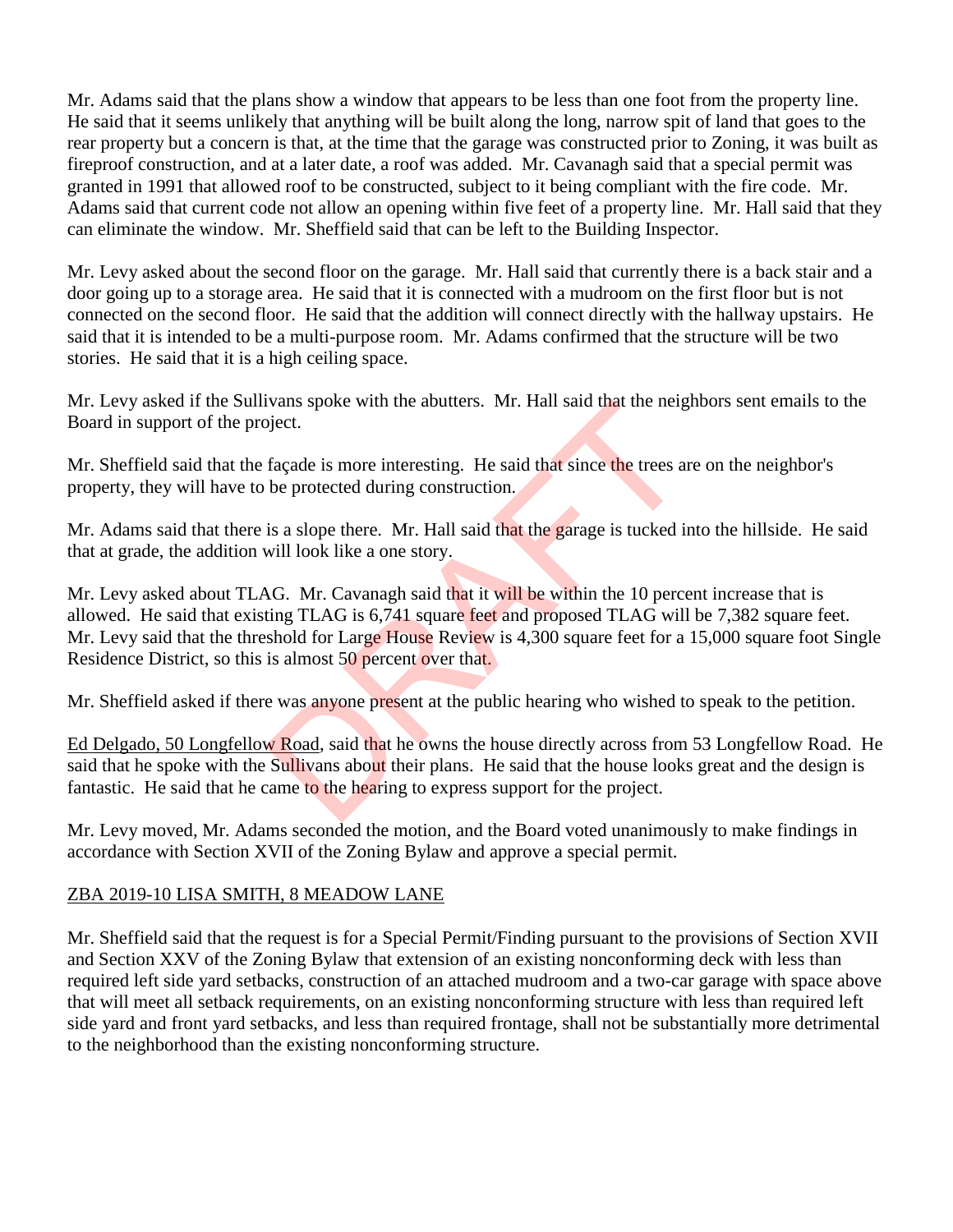Presenting the case at the hearing were Lisa Smith, the Petitioner, Brian McCarthy and Alan Arsenault, Builder. Ms. Smith said that Mr. Arsenault built an addition that was previously before the Board for a special permit.

Mr. Arsenault said that there is an existing shed on the property that they want to demolish and put on a two car garage with a breezeway. He said that it is a nonconforming lot. Mr. Sheffield said that the garage will be attached to a nonconforming house.

Ms. Smith said that the only nonconformity that will be extended will be seven square feet for the deck. Mr. Levy said that the addition will be close to the setbacks, so the surveyor should use care when putting in the stakes. Mr. Adams confirmed that the deck will remain and be extended by two to three feet.

Mr. Arsenault displayed existing pictures.

Mr. Adams asked if the existing deck will be removed and rebuilt. Ms. Smith said that there will be new decking. Mr. Arsenault said that the framing will be reworked.

Mr. Sheffield said that the existing nonconforming setback on the left side of the house is 11 feet. Mr. Adams said that the nonconformity will not be increased other than its length.

Mr. Sheffield said that the auto circulation requires a turning radius but is manageable. Ms. Smith said that it is similar to what they have there now.

Mr. Levy asked about the second floor of the garage. Ms. Smith said that it will be a hip roof, so not much can happen there. Mr. Sheffield asked about access to the second level. Mr. Adams said that Page 5 of the plans show that the second floor of the garage will not connect to the main house. Mr. Arsenault said that a mudroom on the first floor will connect the garage to the house. Mr. Adams confirmed that there is no water proposed for the garage. Isting deck will be removed and rebuilt. Ms. Smith said<br>id that the framing will be reworked.<br>existing nonconforming setback on the left side of the hor<br>formity will not be increased other than its length.<br>auto circulation

Mr. Arsenault submitted a TLAG Affidavit. Mr. Levy said that TLAG will be 3,246 square feet.

Mr. Sheffield asked if there was anyone present at the public hearing who wished to speak to the petition.

Mr. Sheffield read the Planning Board recommendation.

Mr. Adams moved, Mr. Levy seconded the motion, and the Board voted unanimously to make findings in accordance with Section XVII of the Zoning Bylaw and approve a special permit.

# ZBA 2019-13 SCOTT BARTON, 22 BREWSTER ROAD

Mr. Sheffield said that the request is for a Special Permit/Finding pursuant to the provisions of Section XIVE, Section XVII and Section XXV of the Zoning Bylaw that construction of a two story addition with a two car garage under and a covered porch, that will meet all setback and height requirements, on an 11,470 square foot corner lot in a Single Residence District in which the minimum lot size is 15,000 square feet and a Water Supply Protection District, shall not be substantially more detrimental to the neighborhood than the existing nonconforming structure.

Presenting the case at the hearing were Scott Barton, the Petitioner, and Michael Hally, Architect.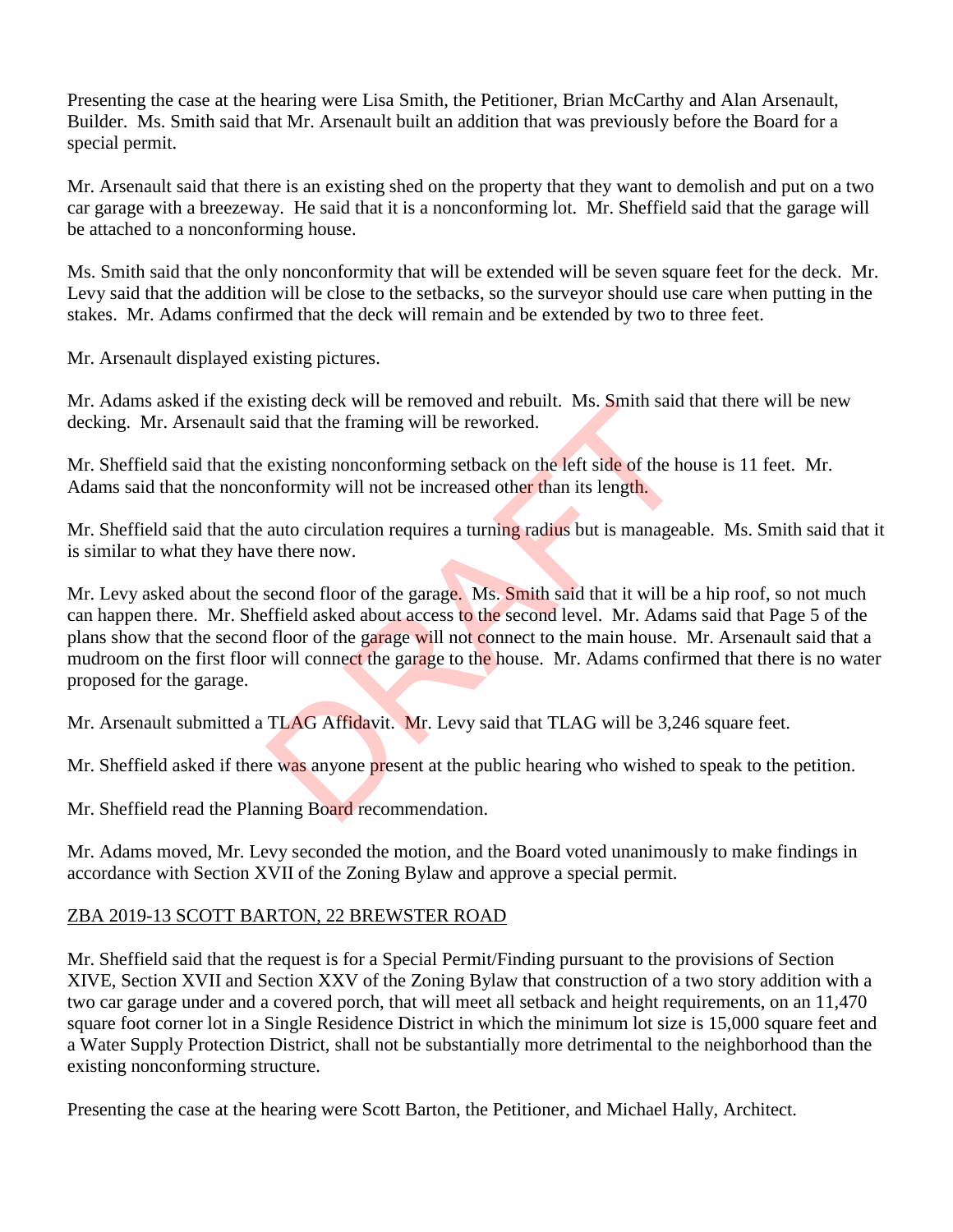Mr. Barton said that the request is for a special permit to build an addition on a conforming house on a nonconforming lot. He said that the addition will meet setback and height requirements. He said that he is looking to expand space for his family.

Mr. Adams asked if Mr. Barton reviewed the plans with the neighbors. Mr. Barton said that had spoken with four neighbors and received two written letters of support and verbal support from two neighbors. He submitted the letters of support to the Board. He said that he spoke with the owners of 7 Priscilla Road today, which is a new house.

Mr. Sheffield said that, as in many neighborhoods in town, the difference in scale is ongoing. He said that this gets to be fairly sizeable and could be improved if the ridgelines were not connected by the link between the garage portion and the existing house so that it is not continuous ridgeline at the same height. Mr. Hally said that the property is located on a corner lot in a 15,000 square foot Single Residence District. He said that the lot size is nonconforming at 11,470 square feet. He said that the main box faces Brewster Road and there was an addition put on some time ago which is a small studio, a hallway, an attached outside shed, and a mudroom. He said that the plan is to demolish that addition and put on a new two story addition. He said that there is a lot going on and they tried to keep the footprint to a minimum. He said that they recreated the porch that faces Priscilla Road, will have a library and a mudroom that leads to a new garage that empties out to Priscilla Road. He said that on top of the garage will be a studio for Mr. Barton, who is a musician who works out of the house a good part of the time. He said that underneath the roofline will be a master suite. He said that they purposely went with a shed dormer so that they did not end up with a huge block of a house. He said that the center dormer brings light in from the southern side helps to keep the TLAG, volume and mass of the house down. He displayed a preliminary sketch. He said that a flat drawing does not convey the idea that the ridgeline that connects the garage and the existing house is way back, almost in centerline to the ridges of the house. He said that they did a lot of work to keep the mass of the house down. He said that the bay on the front of the garage and the eyebrow roof over the garage door help to keep the scale down. He said that the front elevation does look imposing but the sketch shows how they pushed the roof and walls back to make the house look like it grew over time. He said that the proposed structure will be below the maximum lot coverage and TLAG at just over 3,675 square feet, which is just above the threshold for a 10,000 square foot Single Residence District. He said that the reality of the shape and the mass is contrary to the look of the elevation. borning at 11,470 square reet. He said that the main box in some time ago which is a small studio, a hallway, an a he plan is to demolish that addition and put on a new two and they tried to keep the footprint to a minimu

Mr. Adams asked about the relation between the music studio floor and the master bedroom. Mr. Hally said that they are level, in case the next family wants to make it passable from one end of the house to the other. He said that Mr. Barton's plans are to have a soundproof wall up there.

Mr. Hally said that across Priscilla Road, there is a large house there now with the same lot shape and topography. He said that there is a big new house going up directly across on Priscilla Road. Mr. Sheffield said that the new house appears to be the same size as this one, when completed. Mr. Barton said that he believes that it is larger.

Mr. Adams said that he shares Mr. Sheffield's concerns. He said that the height could have been varied on some of the gables so it did not read as a continuous ridgeline. He said that the cupola seems to be a little out of place.

Mr. Sheffield asked if there was anyone present at the public hearing who wished to speak to the petition.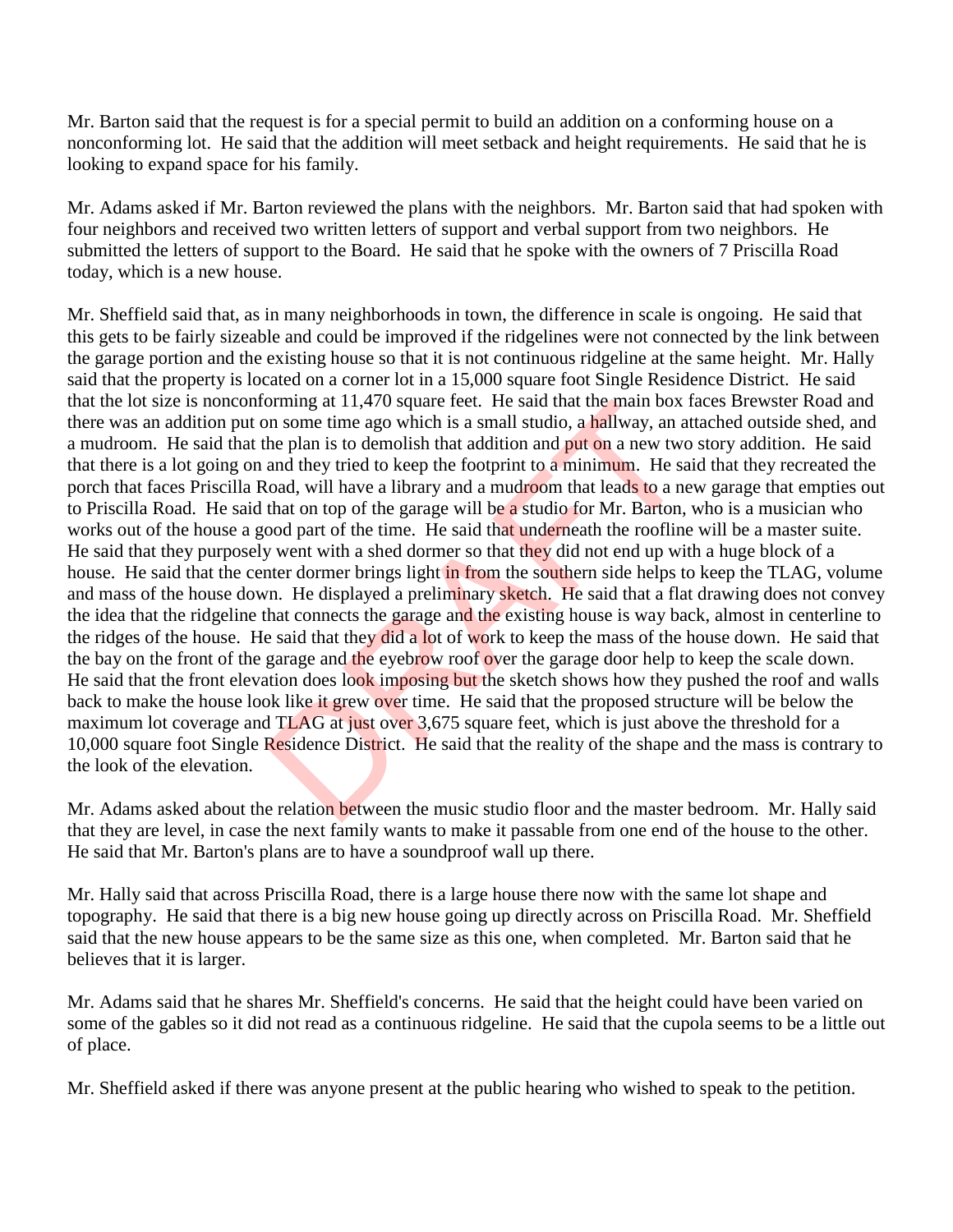Catherine Johnson, 22 Standish Road, said that they she was speaking as a neighbor. She said that she recused herself as Planning Director when the Planning Board discussed the project to make its recommendation. She said that she understands the need for space, having been in the house many times. She said that she is most concerned with the massing of the house and that the ridge of the connection will touch the garage addition and the original front portion of the house. She said that the garage wing looks like it is a little bit taller. She said that this will double the size of the house on one of the smallest lots in the neighborhood. She said that it needs more articulation in order to appear less massive. She said that lowering the ridge height over the garage would make it look like a true New England house with an original box with a barn behind it that are somehow connected. She said that the cupola could go over the garage portion. She said that she is supportive of what they want to do but think that the design could be tweaked to make it better.

Mr. Hally said that section drawings would have been helpful. He said that the bedroom is tucked into the center section, which makes it necessary for the center ridge to be that high. He said that there is no attic space above the center area. He said that they pushed and pulled everything under the front roof and put a dormer on the back of the house. He said that the Bartons plan to spend a good amount of time in the backyard. He said that a dormer also exists on the back center area. He said that pushing that line down will mean a flatter roof, which raises concerns about snow and ice dams. He said that there is a geometry in place. He said that they were very diligent in trying to minimize the roof lines. He said that Mr. Barton has a requirement for his studio. He said that they shrunk the studio a couple of feet when they were working with the surveyor so that they will be within the setbacks. He said that they tried to break up the mass with vertical siding on the barn. He said that the roof with the dormer in the center will play up against the siding of the original colonial box. He said that they went to great lengths to break this up. a. He said that they pushed and pulled everything under<br>house. He said that the Bartons plan to spend a good am<br>ormer also exists on the back center area. He said that p<br>raises concerns about snow and ice dams. He said tha

Mr. Sheffield confirmed that the studio has a cathedral ceiling with a couple of skylights. He asked about the master bedroom ceiling. Mr. Hally said that will be a flat ceiling.

Mr. Hally said that the pitch of the house is 8 pitch, which stays true to the pitch of the original house. He said that the cupola can go.

Mr. Sheffield read the Planning Board recommendation.

Mr. Adams said that he understands the constraints that the Petitioner faced to keep the addition compliant.

Mr. Sheffield said that the location of the cupola tends to accentuate the ridgeline that connects the two side parts. He said that the design might benefit, if the cupola was to be there at all, that it was on top of the studio. Mr. Barton said that the cupola can come off.

Mr. Sheffield said that he was not overly disturbed by the ridgeline. Mr. Levy said that eliminating the cupola would help.

Mr. Sheffield said that the studio and garage show vertical siding on two sides and clapboards on the inboard side. He asked if the intent is to change at the corner. Mr. Hally said that it is a cost issue. He said that vertical siding is very expensive. He said that they will change it on the back side where it is heavily treed and other than the neighbors behind, probably will not see it. He said that the garage door side faces Priscilla Road and the right hand side faces the neighbor. He said that coming down Priscilla toward Brewster Road, you would see vertical siding. He said that you would never see the back of it. Mr. Adams said that there is a continuity on that corner. Mr. Sheffield confirmed that it will all be painted one color.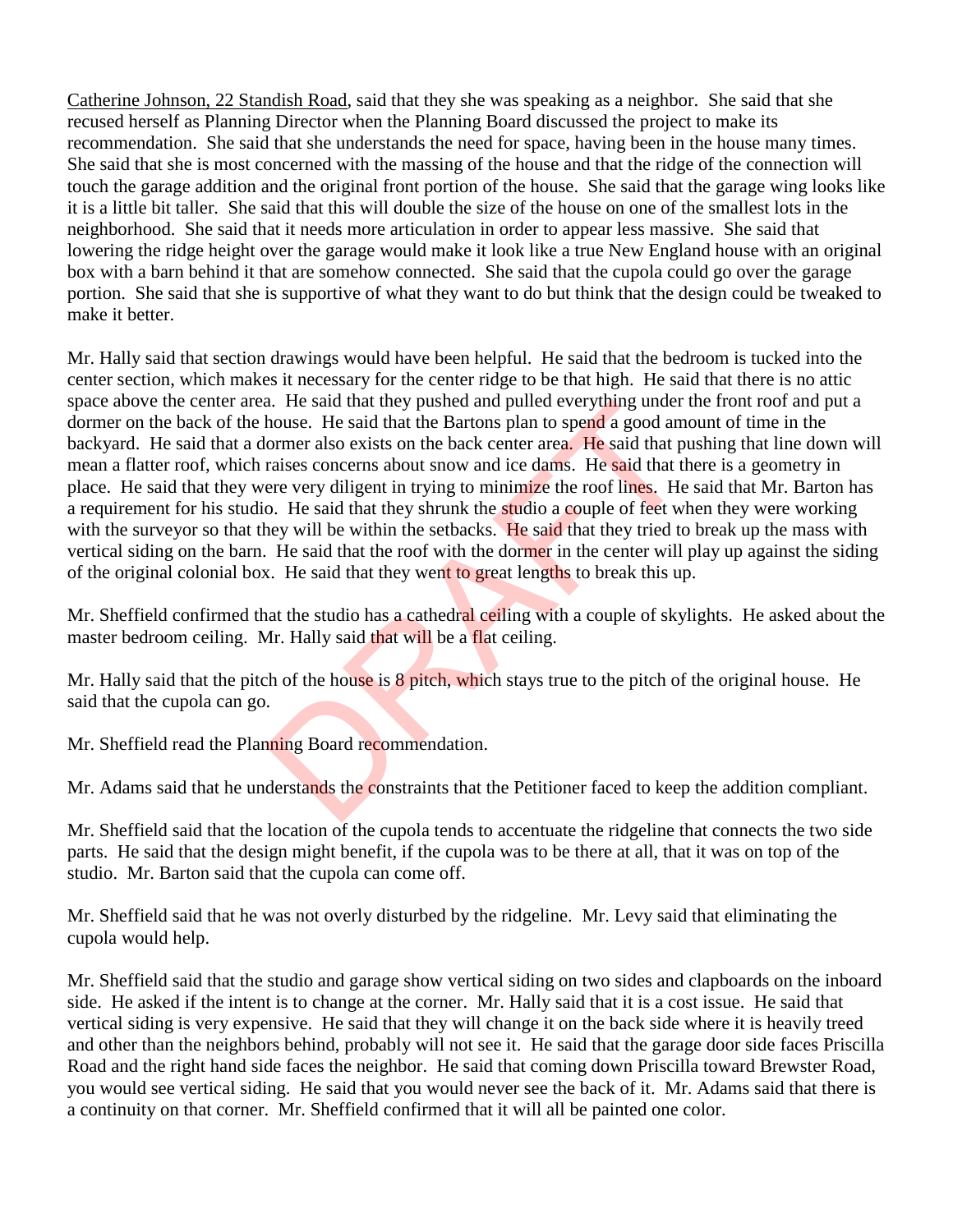Mr. Adams moved, Mr. Levy seconded the motion, and the Board voted unanimously to make findings in accordance with Section XVII of the Zoning Bylaw and approve a special permit.

# ZBA 2019-14 ELIZABETH & CHRISTOPHER BALDWIN, 9 TAPPAN ROAD

Mr. Sheffield said that the request is for a Special Permit/Finding pursuant to the provisions of Section XVII and Section XXV of the Zoning Bylaw that demolition of a portion of the existing structure and the existing nonconforming garage, and construction of a two story addition with a two car garage under that will meet all setback and height requirements, on an existing nonconforming structure with less than required left side yard setbacks, shall not be substantially more detrimental to the neighborhood than the existing nonconforming structure.

Presenting the case at the hearing were Anu Shah and Sean Cutting, Cutting Edge Homes, Inc., representing Elizabeth and Christopher Baldwin, the Petitioner.

Mr. Shah said that the request is for a special permit/finding for modification of a pre-existing nonconforming structure. He said that the modification includes an addition on the right side of the property. He said that the existing nonconformity is on the left side with a setback of 16.3 feet. He said that the alterations will not result in any additional nonconformities or intensify any existing nonconformities. He said that a new bulkhead and entry steps on the left side fall under the threshold in the Zoning Bylaw and are not considered to be infringing into the setback. Baldwin, the Petitioner.<br>
He said that the modification includes an addition of a p<br>
He said that the modification includes an addition on the<br>
pareonformity is on the left side with a setback of 16.3 fee<br>
n any additional

Mr. Shah said that the request is to take down an existing nonconforming garage on the right side of the property and build a garage addition with a master suite above that will conform to all bylaw requirements. He said that the lot is conforming.

Mr. Adams asked if the building will be taken down. Mr. Shah said that the detached garage will be demolished. Mr. Adams said that the plot plan has a note under the existing house that it is to be razed. Mr. Shah said that there is a sunroom on the existing house that will be taken down to put the new garage up.

Mr. Adams confirmed that the nonconformity is the left side yard setback at 16.3 feet.

Mr. Adams said that there will be three entrances to the house. Mr. Sheffield said that there are four entrances. Mr. Shah said that the kitchen is on the opposite side of the house from the garage. He said that the side entry works. Mr. Cutting said that instead of putting the ac condensers on the side, they moved them and the stairs so that there will be access to the backyard.

Mr. Sheffield asked if there was anyone present at the public hearing who wished to speak to the petition.

Mr. Adams said that the Applicant submitted a series of signed formed letters that expressed support for the project.

Mr. Levy asked about TLAG calculations. Mr. Shah said that it will be 3,505 square feet.

Mr. Adams moved, Mr. Levy seconded the motion, and the Board voted unanimously to make findings in accordance with Section XVII of the Zoning Bylaw and approve a special permit.